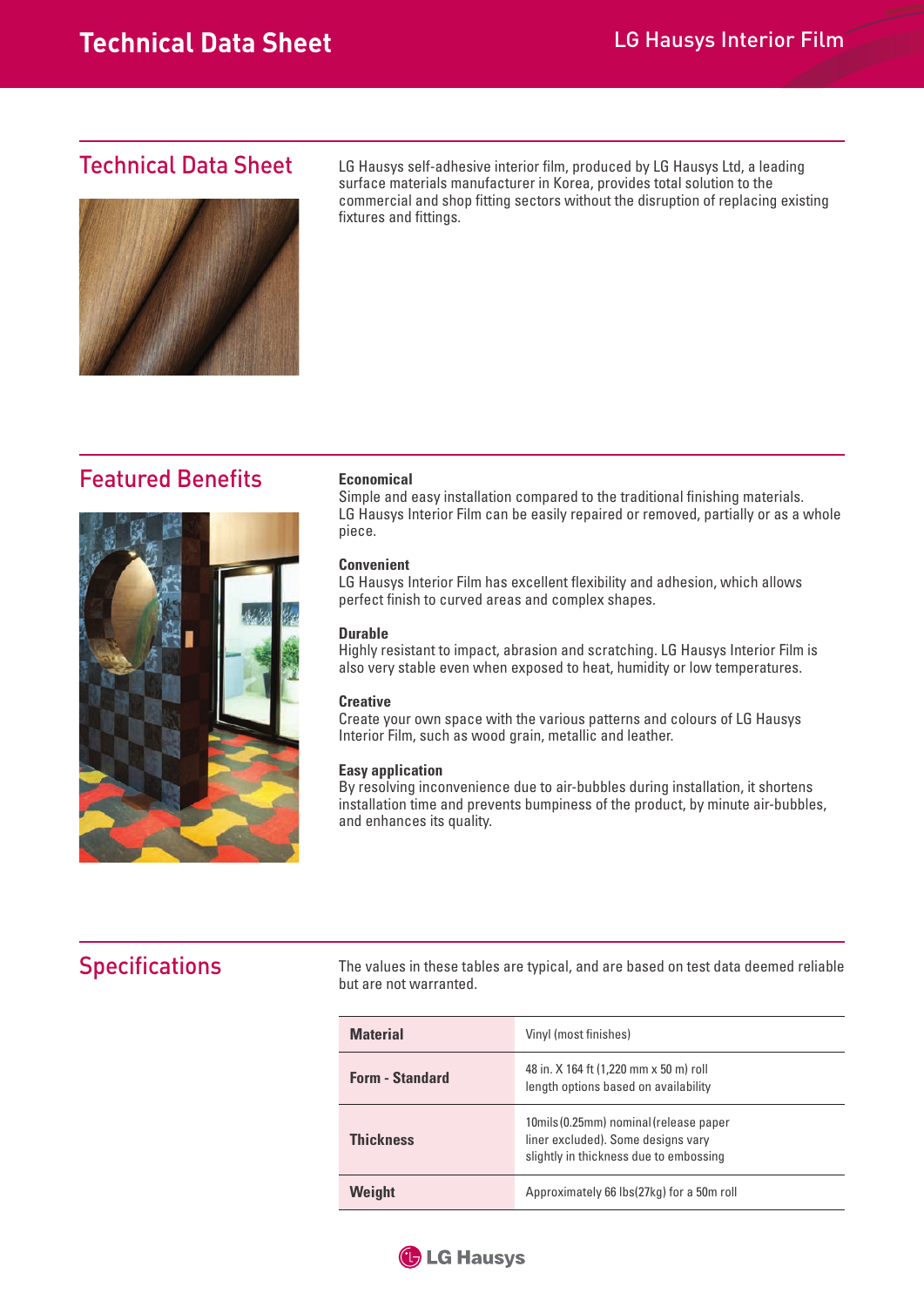# General Characteristics and Data

| <b>Property</b>              | <b>Test Results</b>                                                                                                                                                                                   |                                                                                                                                                                              | <b>Test Method</b>                                                                                                                                                                                                                                                                    |
|------------------------------|-------------------------------------------------------------------------------------------------------------------------------------------------------------------------------------------------------|------------------------------------------------------------------------------------------------------------------------------------------------------------------------------|---------------------------------------------------------------------------------------------------------------------------------------------------------------------------------------------------------------------------------------------------------------------------------------|
| <b>Dimensional Stability</b> | Within 1.2mm<br>(Length / Width)                                                                                                                                                                      |                                                                                                                                                                              | Measuring a 100×100mm piece of film on a 150×150mm aluminium<br>plate after 2hours at 100°C                                                                                                                                                                                           |
| Temperature for adhesion     | $10^{\circ}$ C ~ 30 $^{\circ}$ C                                                                                                                                                                      |                                                                                                                                                                              | Measuring ideal temperature range for best adhesion                                                                                                                                                                                                                                   |
| Weather ability              | No effect                                                                                                                                                                                             |                                                                                                                                                                              | Measuring colour change and fading after 150 hours on weather-O-<br>meter with XENON ARC lamp                                                                                                                                                                                         |
| Heat resistance              | No Delamination or<br>visible change                                                                                                                                                                  |                                                                                                                                                                              | Measuring film adhesion to aluminium plate after 30days<br>at 60°C                                                                                                                                                                                                                    |
| Moisture resistance          | No Delamination or<br>visible change                                                                                                                                                                  |                                                                                                                                                                              | Testing film adhesion to aluminium plate after 30days at 40°C and 90%<br>relative humidity.                                                                                                                                                                                           |
| Low temperature resistance   | No Delamination or<br>visible change                                                                                                                                                                  |                                                                                                                                                                              | Testing film adhesion to aluminium plate after 15days at -20°C                                                                                                                                                                                                                        |
| Resistance to stains         | No Delamination or<br>visible change                                                                                                                                                                  |                                                                                                                                                                              | Measuring stains caused by the following liquid solutions 24 hours<br>later, after wiping out with wet cloth : salt solution (1%), ethanol (50%)<br>olefin oil, orange juice, caustic soda (10%), soap solution, coffee,<br>coke. milk, vinegar.<br>* Real test by customers required |
| Resistance to chemical       | <b>Solution</b><br>Heptane<br>Ethyl Alcohol<br>Water<br>Salt solution(5%)<br><b>MEK</b><br>Xylene                                                                                                     | <b>Result</b><br>No change<br>No change<br>No change<br>No change<br>Damaged<br>Damaged                                                                                      | Measuring the level of damage after soaking film (on aluminium plate)<br>in different chemical solutions for 48 hours<br>* Real test by customers required                                                                                                                            |
| Flammability                 | Class A<br>B-s1, d0                                                                                                                                                                                   |                                                                                                                                                                              | <b>ASTM E84</b><br>EN 13501-1                                                                                                                                                                                                                                                         |
| Adhesion strength            | <b>Substrate</b><br>Lauan veneer<br>Timber veneer<br>Gypsum board<br>Asbestos slate board<br>Melamine-baked<br>steel sheet<br>Aluminium sheet<br>Stainless steel sheet<br>Acrylic board<br><b>MDF</b> | <b>After primer</b><br>coating(kg/in)<br>$2.5$ $\uparrow$<br>$3.0$ 1<br>$0.5$ 1<br>$2.0$ ↑<br>$3.0$ $\uparrow$<br>$2.5$ 1<br>$2.5$ $\uparrow$<br>$2.5$ 1<br>$2.0$ $\uparrow$ | Measuring the adhesion strength of 25mm wide film applied on each<br>substrate after 1days under ambient temperature (tensile speed :<br>300mm/min, 180° peel)<br>* Real test by customers required                                                                                   |

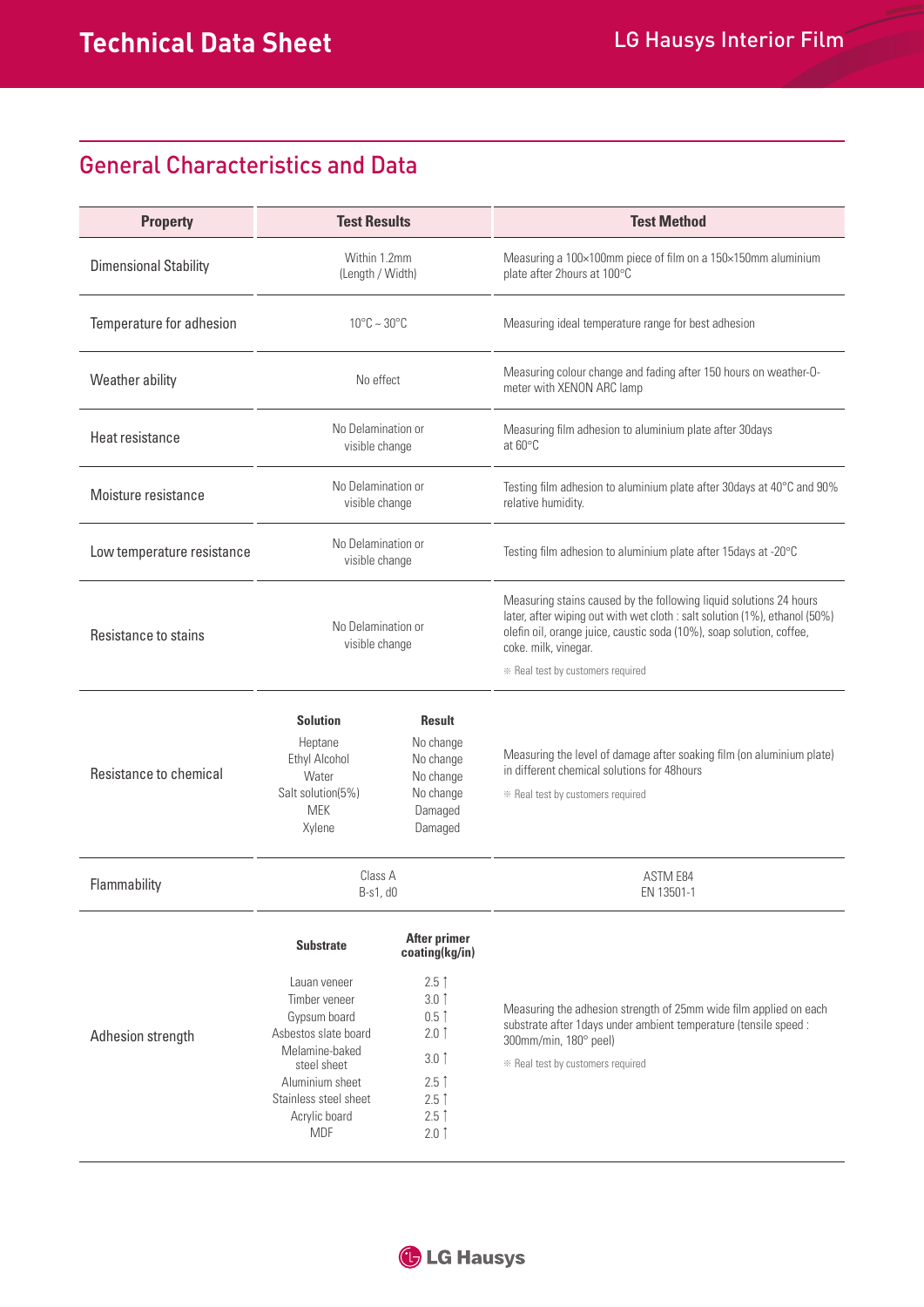# Storage Condition

- Store in a clean, dry area at an ambient temperature 20°C or less
- Protect from excessive moisture
- Protect from direct sunlight

# Things to be aware of during Interior Film installation

### **1. Before applying**

Do not forget to check out the type and condition of material (MDF, etc.) to attach films so as to identify any parts that might cause a problem.

- In the case of MDF, a different density might cause incoherent adhesive strength and printing resistance performance. It is necessary to use MDFs with consistent density.
- It is necessary to use alcohol to remove pollutants from the surface to be sprayed, and check if there is any damage to the sprayed face due to solvents. If it has an uneven surface, you can apply putty then finish with sandpaper. Use a dust brush to remove foreign substances.
- In case of steel plates, remove any surface pollutants first with alcohol, lacquer or thinners. For an uneven surface, apply putty, then finish with sandpaper. Use a dust brush to remove foreign substances.

Do not forget to carry out a prior inspection for any problems (pattern name, appearance, etc.) for products selected by customers. Film application should be done after woodwork and before painting or hanging the wallpaper.

### **2. Prior task for Surface**

It is necessary to finish thoroughly with sandpaper for cross section parts which are to have film applied (MDF etc.).

- In particular, if the material is wood (MDF, PB, etc.), the smoothness of an edge or crevice is very important. Therefore you should finish the part with sandpaper or with pate treatment before proceeding any further.

### **3. Primer Treatment**

During primer treatment, a cross section of wood (MDF, PB, etc.) tends to absorb more primer than other parts. Thus, spray at least 2 or 3 coats of primer. Once primer is applied, the next treatment should start when the previous primer has completely dried.

### **4. How to apply**

Make sure to hide the cross section of the cut-out film as much as possible.

Try not to show the substrate to be applied with film.

It is possible there may be some colour difference between product lots, so it is necessary to classify lots.

When surface treated product is overlapped with another product, you should spray undiluted PM04 solution, an exclusive water-type primer for LG Hausys Interior Film then proceed after it has dried completely.

- In particular, be careful with El REINA (EL,EV), WOOD (NL,NW), SOLID (RB, RS) patterns.

### **5. Others to note**

If you intend to apply film to a substrate not covered in the specifications regarding application methods and materials (MDF, etc.), please contact the LG HAUSYS or the dealer to check application possibility.

You should follow the guidelines on the specifications to apply films.

When film is applied, it is necessary to use the exclusive primer for LG Hausys Interior Film.

- PM02 (Solvent primer), PM04 (Water primer)

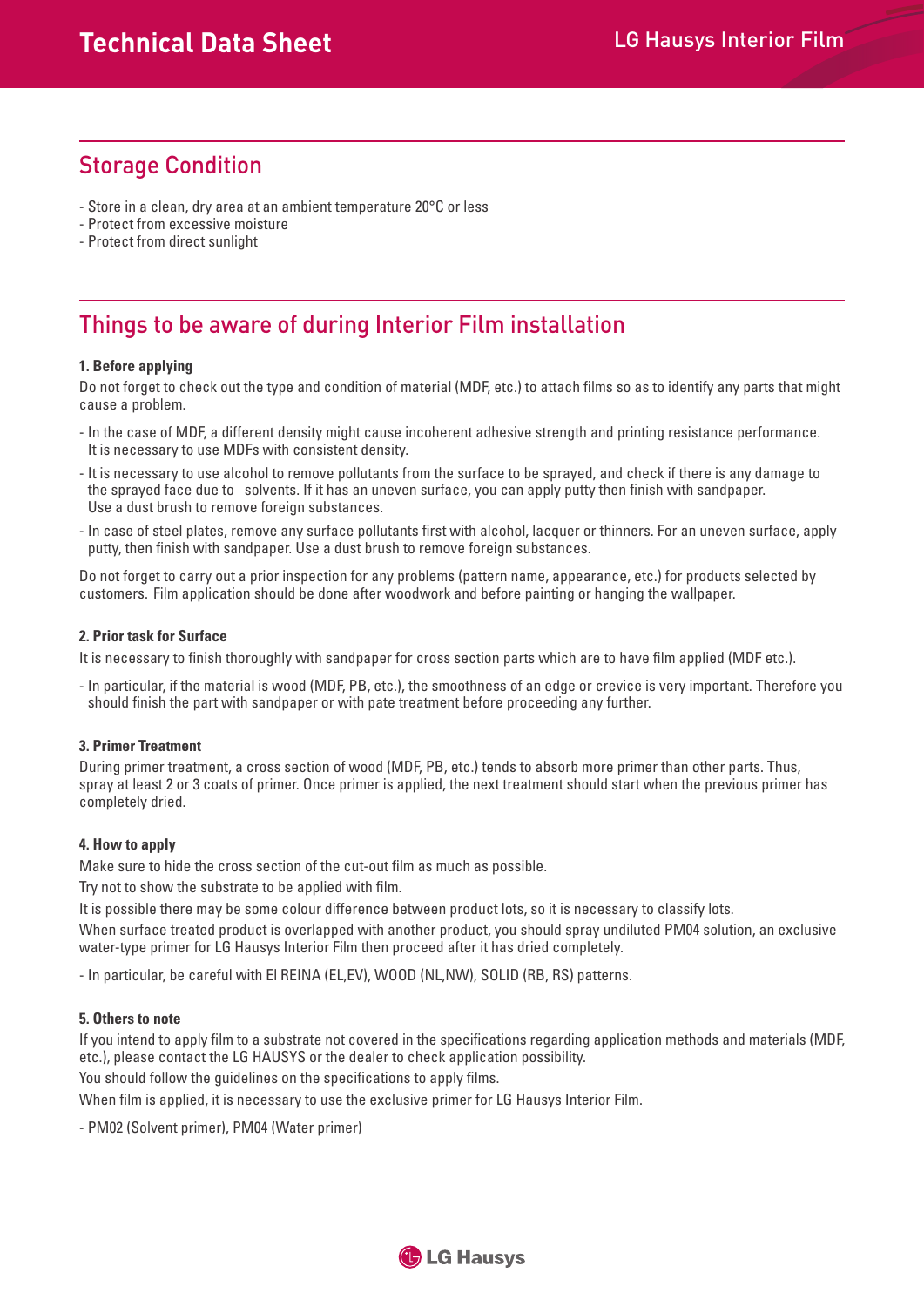# Considerations for Product Series

| <b>Product Series</b> | Code       | <b>Notes</b>                                                                                                                                                                                                                                                                   |  |
|-----------------------|------------|--------------------------------------------------------------------------------------------------------------------------------------------------------------------------------------------------------------------------------------------------------------------------------|--|
| Wood                  | CW         | Use caution during cold weather application; cold stretching may rip film.                                                                                                                                                                                                     |  |
| Neo geo               | <b>NL</b>  | Surface of film may be damaged when exposed to friction,<br>or dented when subjected to weighted objects.                                                                                                                                                                      |  |
| Abstract              | ML, RM     | Remove stains immediately. Stains in embossed grooves may be difficult to<br>remove.<br>Do not use : outside; in high temperature; in high humidity;<br>on stretchable substrate;<br>Excessive stretching during application may cause an uneven<br>colour pattern.            |  |
| Solid                 | RS, RB, RE |                                                                                                                                                                                                                                                                                |  |
| Metal                 | MS, ME     |                                                                                                                                                                                                                                                                                |  |
| Premium Wood          | <b>NW</b>  |                                                                                                                                                                                                                                                                                |  |
| Neo geo               | <b>NL</b>  | Wrap squeegee in a soft cloth to prevent damage to<br>the film surface. Replace cloth when it becomes worn or stained.                                                                                                                                                         |  |
| Eleina                | EL, EV     |                                                                                                                                                                                                                                                                                |  |
| Nature Craft          | <b>NC</b>  | Requires Butt Joint-style application. Butt overlap application<br>may exfoliate on the overlapping part due to embossing or<br>surface treatment layer.                                                                                                                       |  |
|                       |            | It is not available for curved area application as its<br>special multi-layer structure could make exfoliation or surface<br>crease with application of heat on the surface.                                                                                                   |  |
|                       |            | When cutting and applying the product, it is necessary to consider how to connect<br>patterns. If you cut the film by the printed markings on the release paper, it is<br>impossible to match the patterns on different films.                                                 |  |
| <b>High Gloss</b>     | GM, GS     | To fully achieve gloss effect of the film surface,<br>you should work in a clean environment.<br>- If there are some foreign substances such as dust and<br>dirt on the substrate to apply film(MDF, etc) and the<br>film's adhesive side during application, the film surface |  |
|                       |            | could be marred or damaged.<br>As the product is hard, it is necessary to pay more attention to finishing to ensure<br>no loose edges by applying more strength to obtain visually pleasing finish.                                                                            |  |